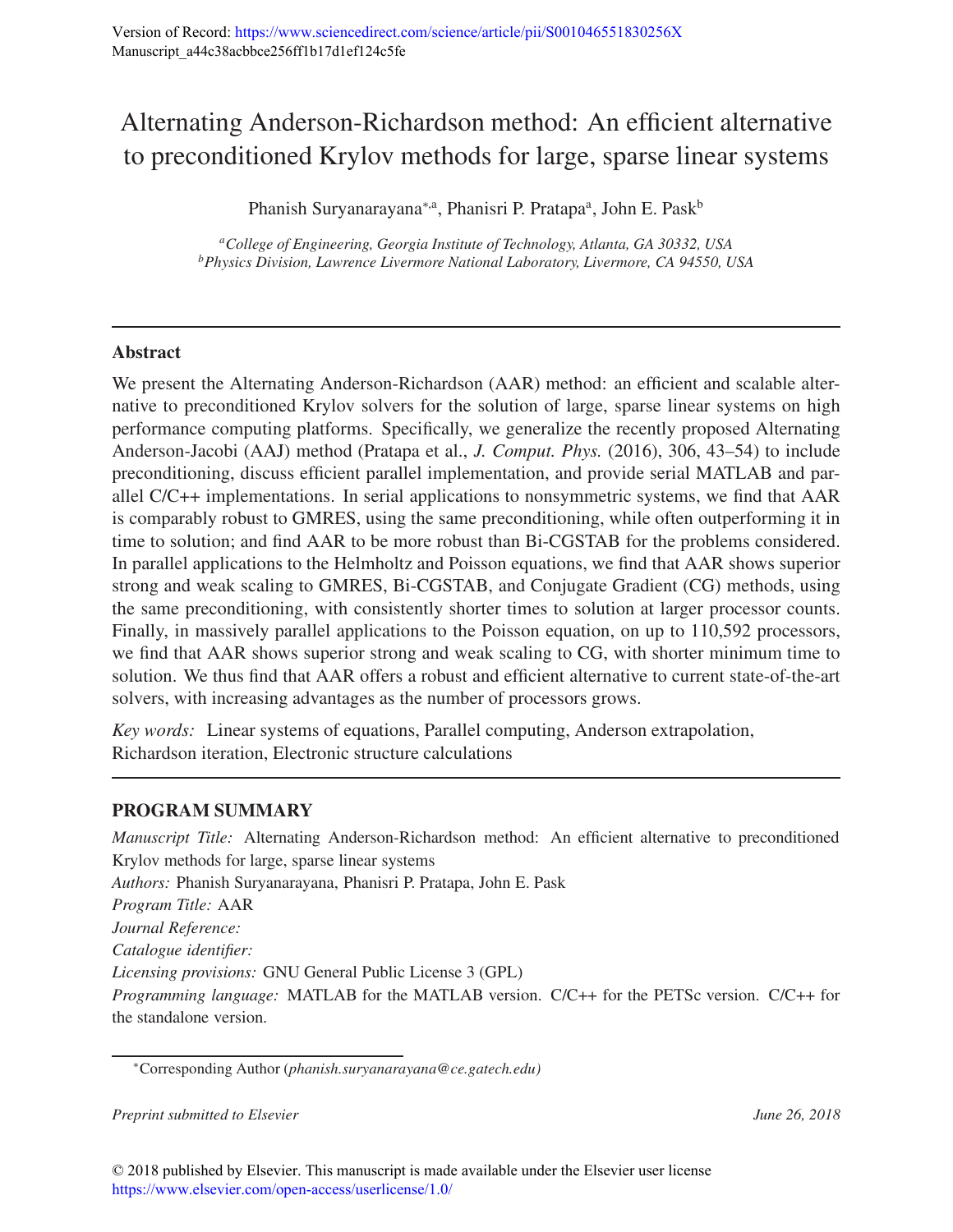*Computer:* Any system with MATLAB for the MATLAB version. Any system with C/C++ compiler and MPI library for the PETSc and standalone versions.

*Operating system:* Unix/Linux or Windows for the MATLAB version. Unix/Linux for the PETSc and standalone versions.

*RAM:* Problem dependent.

*Number of processors used:* As many as available via MPI for the PETSc and standalone versions.

*Keywords:* Linear systems of equations, Parallel computing, Anderson extrapolation, Richardson iteration, Electronic structure calculations

*Classification:* 4.8

*External routines/libraries:* MATLAB 2014a or later for the MATLAB version.

PETSc 3.5.3 (http://www.mcs.anl.gov/petsc) or later and

MVAPICH2 2.1 (http://mvapich.cse.ohio-state.edu/) or later for the PETSc version.

MVAPICH2 2.1 or later for the standalone version.

*Nature of problem:* Linear systems of equations.

*Solution method:* Anderson extrapolation at periodic intervals within a preconditioned Richardson iteration. *Restrictions:* Jacobi preconditioning for the standalone version.

*Running time:* Problem dependent. Timing results for selected cases provided in paper.

## 1. Introduction

Linear systems of equations are encountered in the gamut of applications areas within computational physics, from quantum to continuum to celestial mechanics. The strategies adopted for solving such systems can be broadly classified into two categories: direct methods [1] and iterative methods [2]. For relatively small system sizes, direct methods such as QR decomposition and LU factorization are generally the preferred approaches. However, as the size of the system increases, direct methods become inefficient—in terms of both computational cost and storage requirements—due to poor scaling with system size relative to iterative approaches, particularly Krylov subspace based techniques such as the Generalized Minimal Residual (GMRES) [3] and Conjugate Gradient (CG) [4] methods. Therefore, such iterative approaches are often the methods of choice for the solution of large-scale linear systems of equations.

A number of physical applications require the repeated solution of large, sparse linear systems. For example, in real-space quantum molecular dynamics calculations [5, 6, 7, 8] or electronic structure calculations with exact exchange [9, 10], the Poisson equation may be solved hundreds of thousands of times within a single simulation. Therefore, it is critical to reduce the time to solution as far as possible in such situations, a goal typically achieved through parallel computing, wherein the number of floating point operations per second increases linearly with the number of processors. However, the cost associated with inter-processor communication, especially global communication, limits the parallel efficiency of linear solvers, which in turn limits the reduction in wall time that can be achieved in practice [11, 12, 13]. Therefore, there is wide interest in developing algorithms that scale well on modern large-scale parallel computers which can contain tens to hundreds of thousands of computational cores or more [14, 15, 16].

Krylov subspace methods such as GMRES and CG have limited parallel scalability due to the large number of global operations inherent to them [17, 18]. In this context, the classical Richard-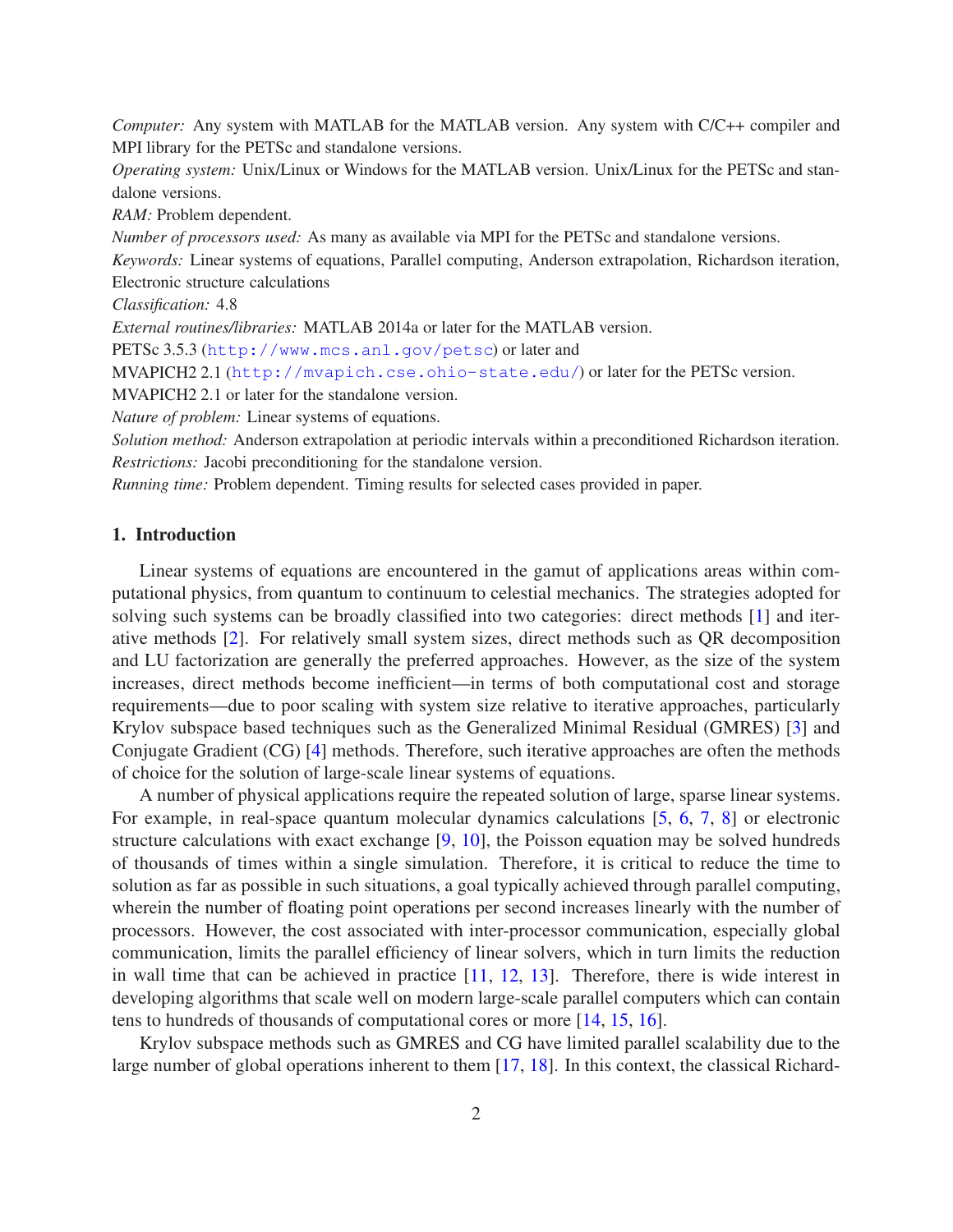son and Jacobi fixed-point iterations [19, 2] are ideally suited for massive parallelization by virtue of the strict locality of operations required, i.e., they do not require the calculation of any dot products, other than those required for the calculation of the residual [20, 21]. However, they suffer from extremely large prefactors and poor scaling with system size compared to Krylov subspace methods, which has made them unattractive on even the largest modern platforms. This has motivated the development of strategies that significantly accelerate the convergence of the basic Richardson/Jacobi iterations while maintaining their underlying parallel scalability and simplicity to the maximum extent possible [22, 23]. Such approaches include the Chebyshev acceleration technique [2] and the recently developed Scheduled Relaxation Jacobi (SRJ) method [22]. However, Chebyshev acceleration requires the computation of the extremal eigenvalues of the coefficient matrix, which may be computationally expensive. Moreover, the current formulation of the SRJ method is applicable only to linear systems arising from the discretization of elliptic equations using second-order finite-differences. For such reasons, Krylov subspace methods have remained the methods of choice in general for the solution of large, sparse linear systems.

Recently, we proposed to employ Anderson extrapolation  $[24]$ <sup>1</sup> at periodic intervals within the classical Jacobi iteration, resulting in the so called Alternating Anderson-Jacobi (AAJ) method [23]. This strategy was found to accelerate the Jacobi iteration by orders of magnitude, to the point in fact of outperforming GMRES significantly in serial computations without preconditioning<sup>2</sup>. In the present work, we generalize the AAJ method to include preconditioning, discuss efficient parallel implementation, and provide serial MATLAB and parallel C/C++ implementations. In serial applications to nonsymmetric systems, we find that AAR is comparably robust to GMRES, using the same preconditioning, while often outperforming it in time to solution. In parallel applications to the Helmholtz and Poisson equations, on up to 110,592 processors, we find that AAR shows superior strong and weak scaling to GMRES, Bi-CGSTAB, and Conjugate Gradient (CG) methods, using the same preconditioning, with consistently shorter times to solution at larger processor counts. We thus find that AAR offers a robust and efficient alternative to current state-of-the-art solvers, with increasing advantages as the number of processors grows.

The remainder of this paper is organized as follows. In Section 2, we describe the preconditioned AAR method. We demonstrate the efficiency and parallel scaling of the method in Section 3. Finally, we conclude in Section 4.

 $<sup>1</sup>$  Anderson's extrapolation has been successfully utilized for accelerating the convergence of non-linear fixed-point</sup> iterations arising in electronic structure calculations [25], coupled fluid-structure transient thermal problems [26], as well as neutronics and plasma physics [27]. In the context of linear systems of equations, Anderson's technique bears a close connection to the GMRES method [28, 29, 30].

 $2$ In the context of electronic structure calculations, the analogue of the AAJ method for nonlinear fixed-point iterations—referred to as Periodic Pulay [31]—is found to significantly accelerate the convergence of the selfconsistent field (SCF) method.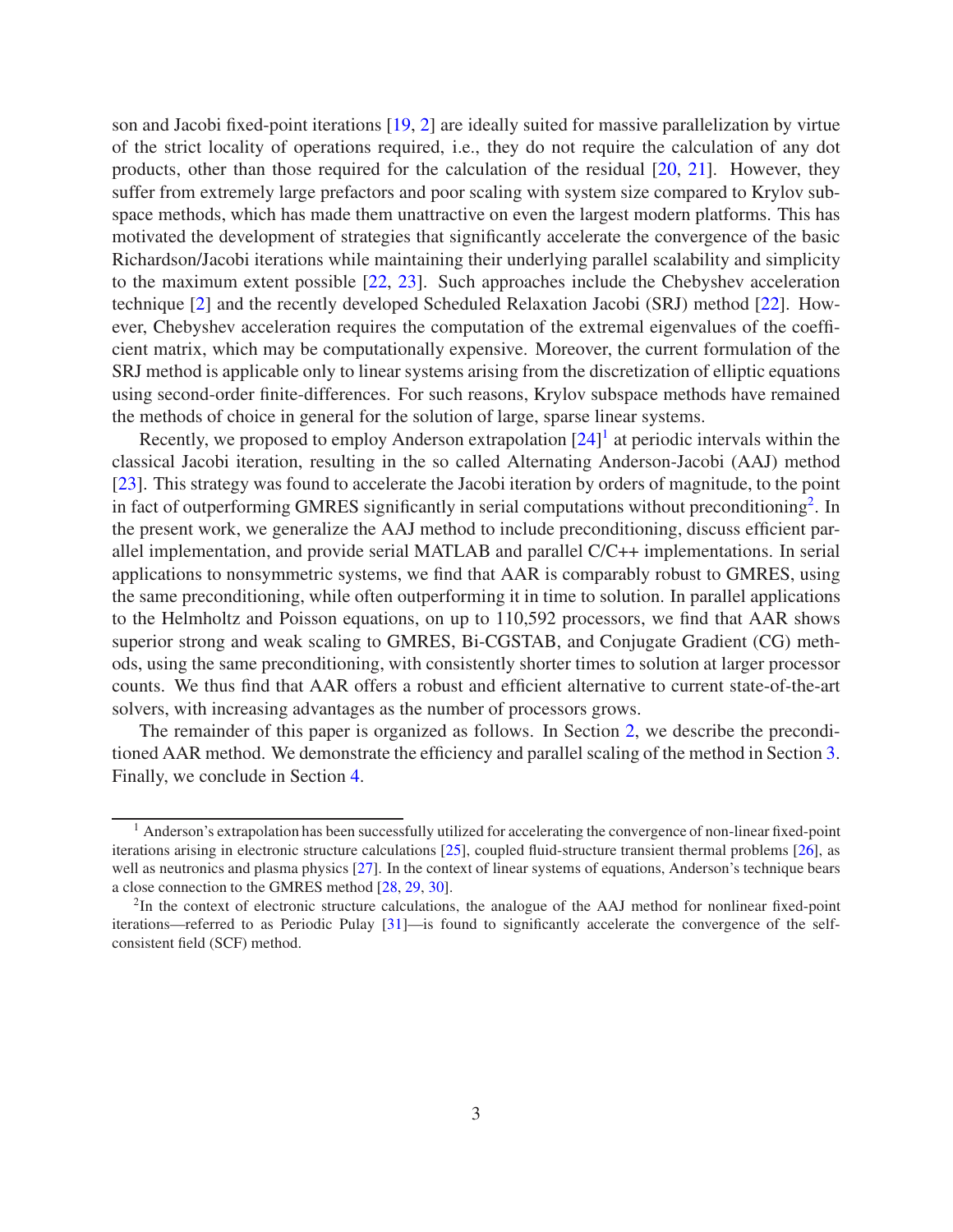## 2. Alternating Anderson-Richardson method

In this section, we present the preconditioned Alternating Anderson-Richardson (AAR) method for the solution of large, sparse linear systems:

$$
\mathbf{A}\mathbf{x} = \mathbf{b},
$$
  
\n
$$
\mathbf{A} \in \mathbb{C}^{N \times N}, \ \mathbf{x} \in \mathbb{C}^{N \times 1}, \ \mathbf{b} \in \mathbb{C}^{N \times 1},
$$
\n(1)

where  $\mathbb C$  is the set of complex numbers. This approach generalizes the Alternating Anderson-Jacobi (AAJ) method presented previously [23] to include preconditioning and therefore accelerate convergence. In this work, we summarize and focus on the incorporation of preconditioning and the development of an efficient parallel formulation and implementation; a more complete discussion of the underlying alternating Anderson approach found in our previous work [23].

In the AAR method, Anderson extrapolation [24] is performed periodically within a preconditioned Richardson fixed-point iteration [2] to accelerate its convergence, while maintaining its parallel scalability to the maximum extent possible. Since the method makes no assumptions about the symmetry of A, it is applicable to symmetric and nonsymmetric systems alike. Moreover, it is amenable to the three types of preconditioning: left, right, and split [2, 32]. For the sake of simplicity, we choose left preconditioning in the present work. Mathematically, the linear system in Eq. 1 is solved using a fixed-point iteration of the form

$$
\mathbf{x}_{k+1} = \mathbf{x}_k + \mathbf{B}_k \mathbf{f}_k, \quad k = 0, 1, \dots
$$
 (2)

where the matrix  $\mathbf{B}_k \in \mathbb{C}^{N \times N}$  can be written as

$$
\mathbf{B}_{k} = \begin{cases} \omega \mathbf{I} & \text{if } (k+1)/p \notin \mathbb{N}, \quad \text{(Richardson)}\\ \beta \mathbf{I} - (\mathbf{X}_{k} + \beta \mathbf{F}_{k})(\mathbf{F}_{k}^{T} \mathbf{F}_{k})^{-1} \mathbf{F}_{k}^{T} & \text{if } (k+1)/p \in \mathbb{N}. \quad \text{(Anderson)} \end{cases}
$$
(3)

Above,  $\omega \in \mathbb{C}$  is the relaxation parameter used in the Richardson update,  $\beta \in \mathbb{C}$  is the relaxation parameter used in the Anderson update,  $I \in \mathbb{R}^{N \times N}$  is the identity matrix, the superscript T denotes the conjugate transpose, and p is the frequency of Anderson extrapolation. Additionally,  $X_k \in$  $\mathbb{C}^{N \times m}$  and  $\mathbf{F}_k \in \mathbb{C}^{N \times m}$  contain the iteration and residual histories at the  $k^{th}$  iteration:

$$
\mathbf{X}_{k} = [(\mathbf{x}_{k-m+1} - \mathbf{x}_{k-m}) \quad (\mathbf{x}_{k-m+2} - \mathbf{x}_{k-m+1}) \quad \dots \quad (\mathbf{x}_{k} - \mathbf{x}_{k-1})], \tag{4}
$$

$$
\mathbf{F}_k = [(\mathbf{f}_{k-m+1} - \mathbf{f}_{k-m}) \quad (\mathbf{f}_{k-m+2} - \mathbf{f}_{k-m+1}) \quad \dots \quad (\mathbf{f}_k - \mathbf{f}_{k-1})], \tag{5}
$$

where  $m + 1$  is the number of iterates used for Anderson extrapolation,<sup>3</sup> and the residual vector

$$
\mathbf{f}_k = \mathbf{M}^{-1}(\mathbf{b} - \mathbf{A}\mathbf{x}_k), \qquad (6)
$$

with preconditioner  $M^{-1} \in \mathbb{C}^{N \times N}$ . As discussed in the context of AAJ [23], the key to the robustness and efficiency of the method is the Anderson extrapolation step which minimizes the

<sup>&</sup>lt;sup>3</sup>In the initial iterations,  $x_j$  in Eq. 4 and  $f_j$  in Eq. 5 with  $j < 0$  are omitted or can be set to null vectors if a pseudoinverse is used to evaluate  $(\mathbf{F}_k^T \mathbf{F}_k)^{-1}$  in Eq. 3.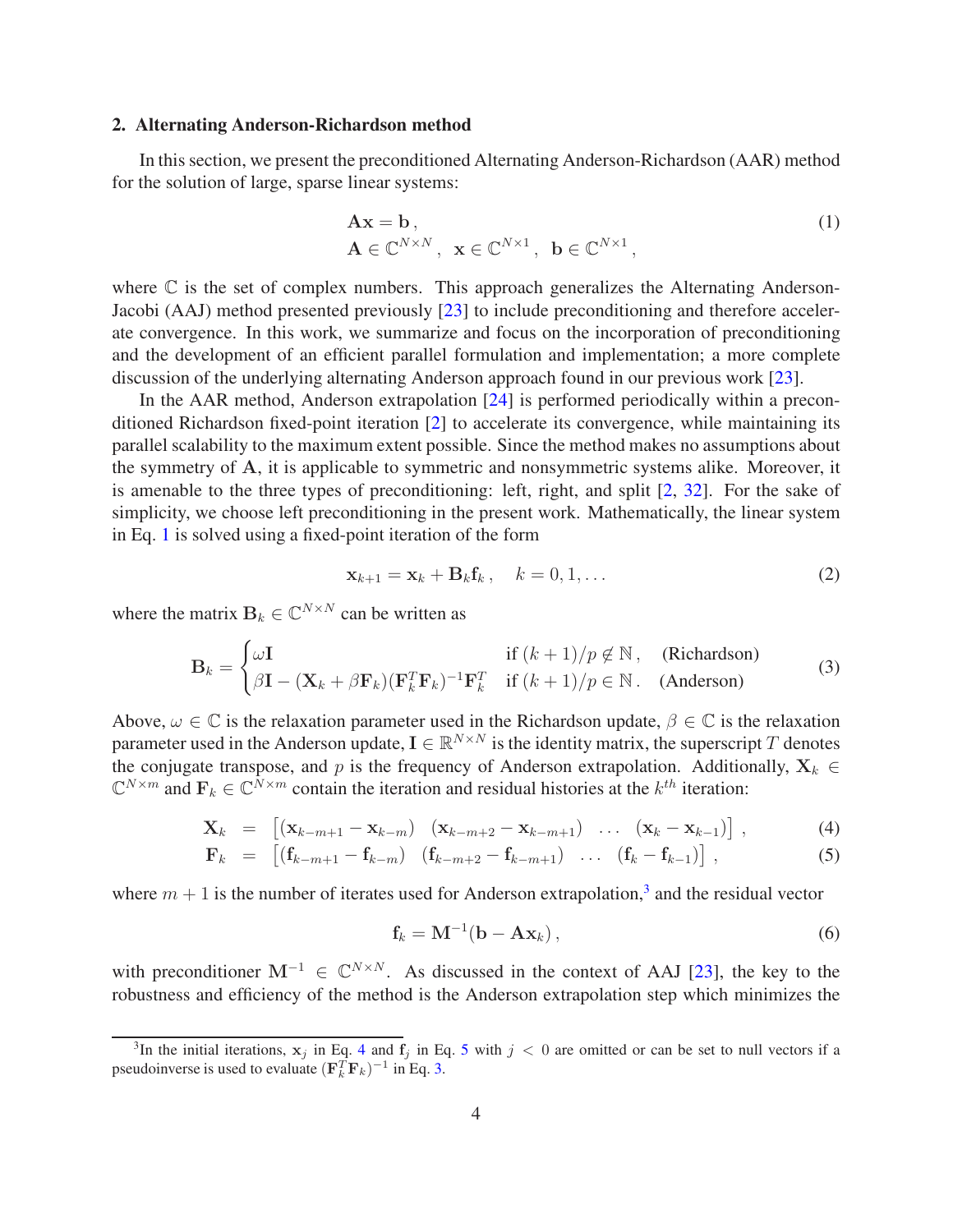$l_2$  norm of the residual in the column space of  $\mathbf{F}_k$ , yielding consistent and substantial reductions with increasing history length  $m<sup>4</sup>$ , while the key to the parallel scalability of the method is that the extrapolation is performed only periodically, thus reducing nonlocal communications significantly.

We summarize the AAR method in Fig. 1, wherein  $x_0$  denotes the initial guess,  $r_k$  denotes the relative  $l_2$  norm of the residual vector (i.e.,  $r_k = ||A\mathbf{x}_k - \mathbf{b}||/||\mathbf{b}||$ ), and  $\epsilon$  is the tolerance specified for convergence. In order to enhance parallel scalability, we reduce global communications by checking for convergence of the fixed-point iteration (i.e., calculating  $r_k$ ) only during Anderson extrapolation steps. Overall, AAR involves 1 matrix-vector product and 1 preconditioner application per iteration, and an average of  $m(m+3)/2p$  inner product and  $2(1 + m/p)$  DAXPY<sup>5</sup> vector operations per iteration. Note that the inner product operations occur only during the Anderson extrapolation steps and can be carried out as dense matrix-matrix and matrix-vector operations: two important features that can be exploited to increase both serial and parallel efficiency, as we show in Section 3.

The key difference between the AAR and AAJ [23] methods lies in the choice of residual vector Eq. 6. In the AAR method, any available preconditioner  $M^{-1}$  can be employed, whereas in AAJ,  $M = D$  is the diagonal part of A. The AAR method thus generalizes the AAJ method in the sense that the AAJ method is recovered for the particular choice of preconditioner  $M^{-1} = D^{-1}$ , i.e., the classical Jacobi preconditioner. Furthermore, just as the AAJ method can be understood as a generalization of the Jacobi [2] and Anderson-Jacobi (AJ) [24, 23] methods, the AAR method can be understood as a generalization of the Richardson [2] and Anderson-Richardson (AR) [28, 29, 30] methods. Specifically, the AR method is recovered for  $p = 1$ , while the Richardson iteration is obtained in the limit  $p \to \infty$ .

As discussed in the context of AAJ [23], the convergence of the AAR method can be understood through its connection to GMRES. First, we note that with complete history (i.e.,  $m = \infty$ ), AAR is equivalent to AR for  $\omega \neq 0$  and  $p \geq 1$  since, upon extrapolation, the residual norm is minimized over the same Krylov subspace regardless of previous extrapolations (in exact arithmetic).<sup>6</sup> Second, it has been shown [28, 29, 30] that AR with complete history is equivalent to GMRES without restart, in the sense that the iterates of one can be readily obtained from those of the other (in exact arithmetic).<sup>7</sup> Hence, in the above sense, AAR with complete history is equivalent to GMRES without restart and so must show corresponding convergence.

With finite history and restarts, however, as typical in practice to reduce storage and/or orthogonalization costs, both AAR and GMRES can require additional iterations to reach convergence. And in this context, as demonstrated in Section 3, we typically find shorter times to solution for AAR than for GMRES, with increasing advantages for AAR in parallel calculations as the number of processors grows. As discussed in the context of AAJ [23], this may be due in part to the fact that AAR retains and minimizes over the most recent  $m$ -vector history at each extrapolation, while GMRES begins anew at each restart. The key advantage of AAR, however, in parallel calculations

<sup>&</sup>lt;sup>4</sup>In practice, m is limited by available memory and/or finite precision effects as the matrix  $F_k^T F_k$  in Eq. 3 becomes ill-conditioned.

<sup>&</sup>lt;sup>5</sup>Given a scalar  $\alpha$ , and vectors x and y, the operation DAXPY refers to:  $\alpha$ x + y.

<sup>6</sup>Excluding potential differences in stagnation [33, 34].

 $T$ Excluding potential differences in stagnation [30].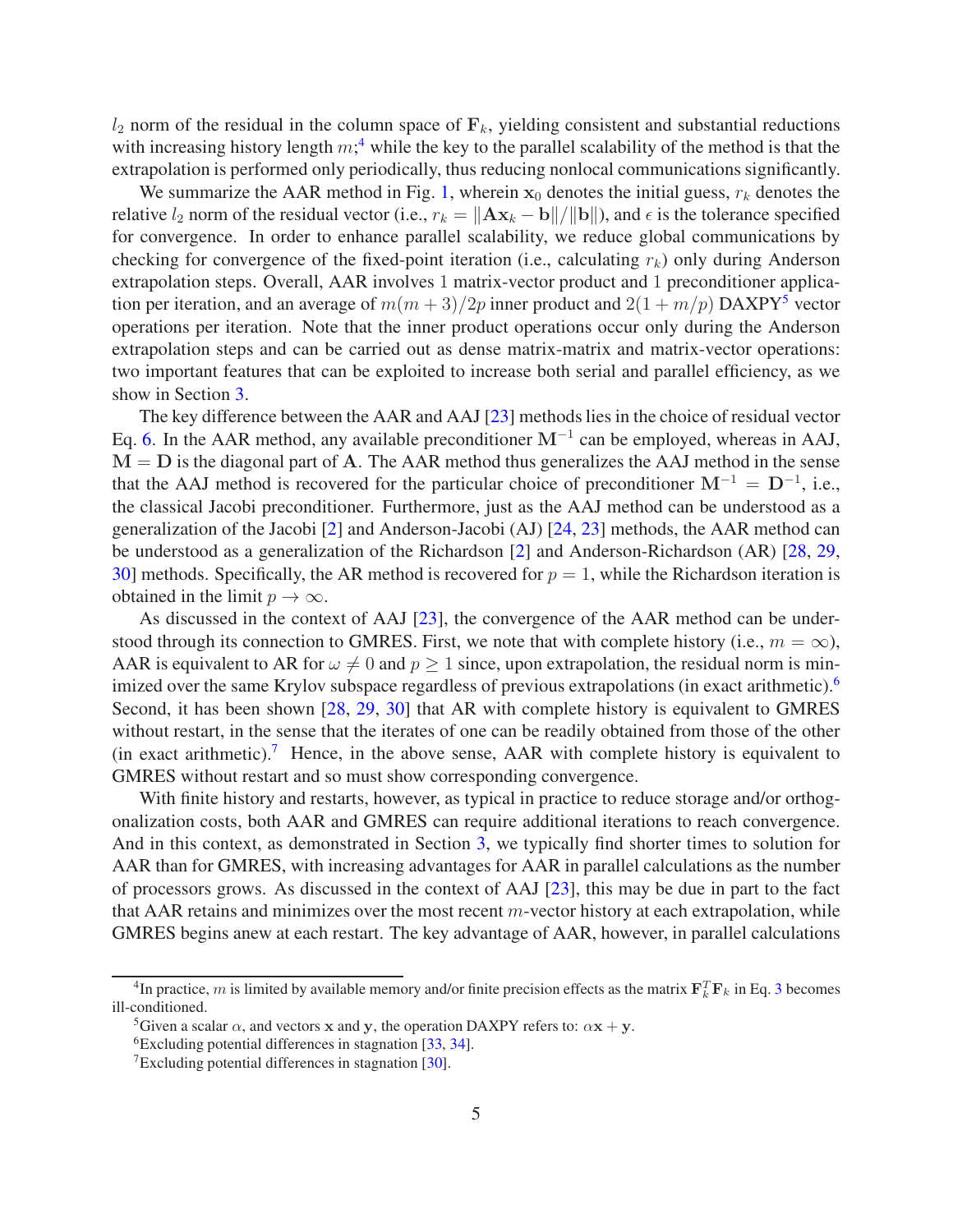

Figure 1: The preconditioned Alternating Anderson-Richardson (AAR) method.

in particular, is that the majority of iterations are simple, computationally local Richardson iterations, with Anderson extrapolations only every p iterations. A study of the mathematical properties of AAR in relation to GMRES and AR can be found in the recent work of Lupo Pasini [34].

Finally, in finite precision, other considerations come into play. For example, while for complete history and exact arithmetic, the iterates produced by AAR upon extrapolation are independent of  $\omega$  and p, this no longer holds with finite history and floating point arithmetic. Nevertheless, as shown in the context of AAJ [23], the dependence is generally weak over a broad range of values so that the method is generally insensitive to the particular choice of values within the range. Similar insensitivity is found for the Anderson extrapolation parameter  $\beta$ , though larger values can accelerate convergence in better-conditioned (or well preconditioned) problems, consistent with findings in the nonlinear context [31]. Finally, while in exact arithmetic, a larger history length m must generally improve convergence, by providing a larger subspace over which to minimize, in finite precision, the increasing condition number of the matrix  $\mathbf{F}_k^T \mathbf{F}_k$  in Eq. 3 with increasing m limits the effective history length in practice. Given the general insensitivity of the method to the particular choice of parameter values, we use the same default set  $\{\omega, \beta, m, p\} = \{0.6, 0.6, 9, 8\}$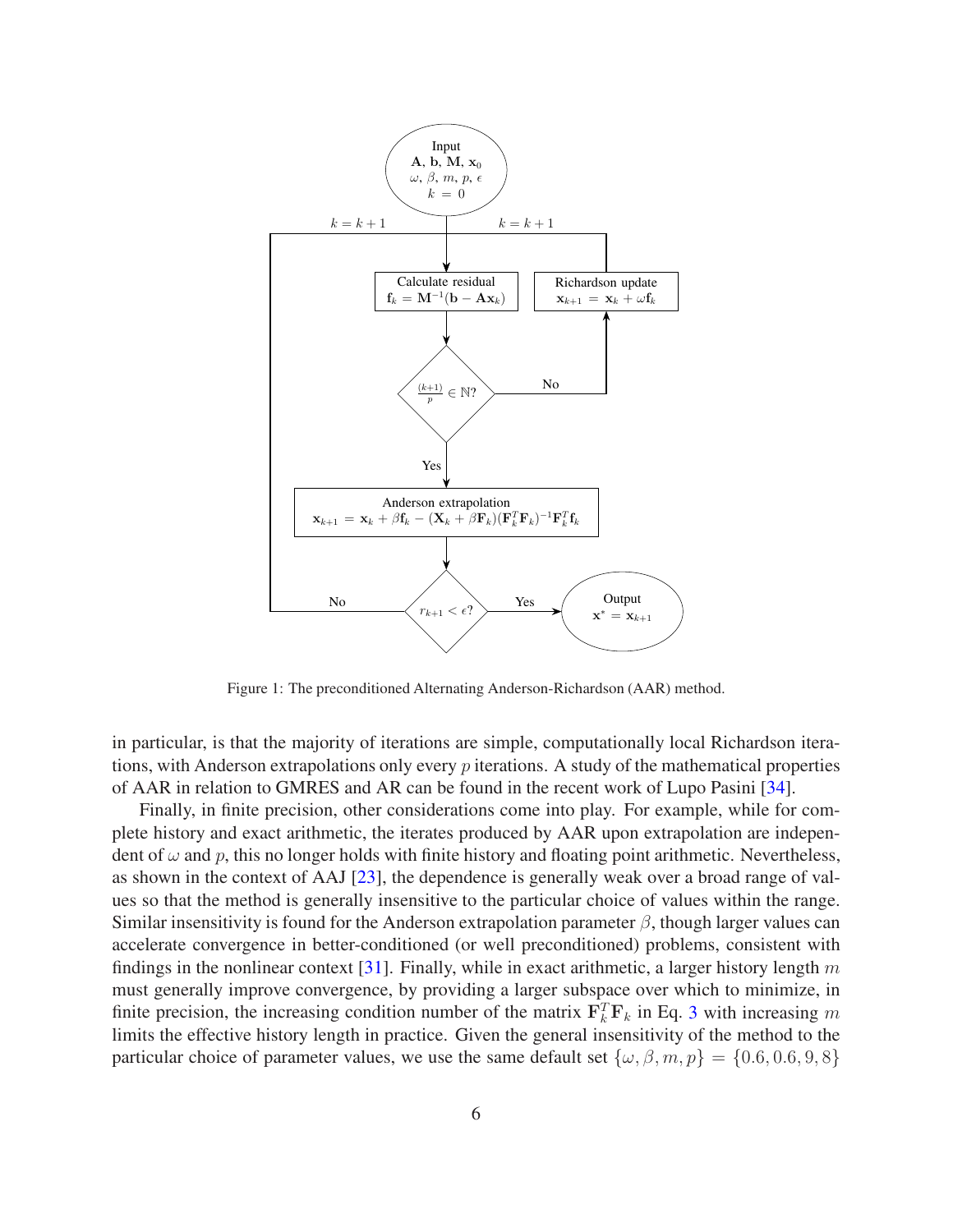for all systems in the present work. While possible to optimize for a particular application area, we have found these to be sufficient in a broad range of applications, with available preconditioning in particular, as demonstrated in Section 3.

## 3. Results and discussion

In this section, we demonstrate the efficiency and scaling of the preconditioned Alternating Anderson-Richardson (AAR) method in the solution of large, sparse linear systems of equations. Specifically, we consider an assortment of nonsymmetric systems from Matrix Market<sup>8</sup> as well as Poisson and complex-valued Helmholtz equations arising in real-space electronic structure calculations, and use the default parameters  $\{\omega, \beta, m, p\} = \{0.6, 0.6, 9, 8\}$  in AAR for all systems.

## *3.1. Matrix Market: assortment of nonsymmetric systems*

In order to demonstrate the robustness and efficiency of AAR, we first study the relative performance of AAR, GMRES, and Bi-CGSTAB in MATLAB<sup>9</sup> for nonsymmetric linear systems available in the Matrix Market repository.<sup>10</sup> Specifically, we consider ten matrices that arise in various areas of computational physics, including oil reservoir modeling, fluid dynamics, and the study of plasmas. In cases where b is not provided, we use a random vector with unit norm. We use the default MATLAB parameters for GMRES (restart frequency of 30) and Bi-CGSTAB, with a vector of all ones as the starting guess  $x_0$  in all cases. The simulations are performed on a workstation with the following configuration: Intel Xeon Processor E3-1220 v3 (Quad Core, 3.10GHz Turbo, 8MB), 16GB (2x8GB) 1600MHz DDR3 ECC UDIMM.

In Table 1, we present the timings (in seconds) obtained for achieving a convergence tolerance of  $\epsilon = 10^{-6}$  for two cases: (i) Jacobi preconditioner and (ii) ILU(0) preconditioner. We first note that the simple Jacobi preconditioner is insufficient to obtain convergence for a number of these systems, though AAR is able to converge for more systems than GMRES and Bi-CGSTAB. On the other hand, we see that ILU(0) preconditioning is sufficient to obtain convergence for all ten systems for AAR, all but one for GMRES, but only half the systems for Bi-CGSTAB. Moreover, we see that when ILU(0) preconditioning is employed, AAR outperforms GMRES significantly for all but one system; while Bi-CGSTAB can outperform both AAR and GMRES significantly when it converges, but even then outperforms AAR in only two of those five cases. We thus find that AAR shows comparable robustness to GMRES while often outperforming it, while Bi-CGSTAB, though highly competitive when it converges, shows considerably less robustness in the applications considered.

To better understand the timings in Table 1, we show in Table 2 the numbers of matrix-vector, inner product, and DAXPY vector operations for cases where all methods converge and the number of iterations is at least  $p$ . From the results, it is clear that Bi-CGSTAB requires the fewest operations, resulting in high efficiency when it does converge. By profiling, we find that the similar

<sup>8</sup>http://math.nist.gov/MatrixMarket/

<sup>9</sup>https://www.mathworks.com/

<sup>&</sup>lt;sup>10</sup>The MATLAB implementation of AAR is available as part of the code accompanying this paper. For GMRES and Bi-CGSTAB, the inbuilt functions in MATLAB are utilized.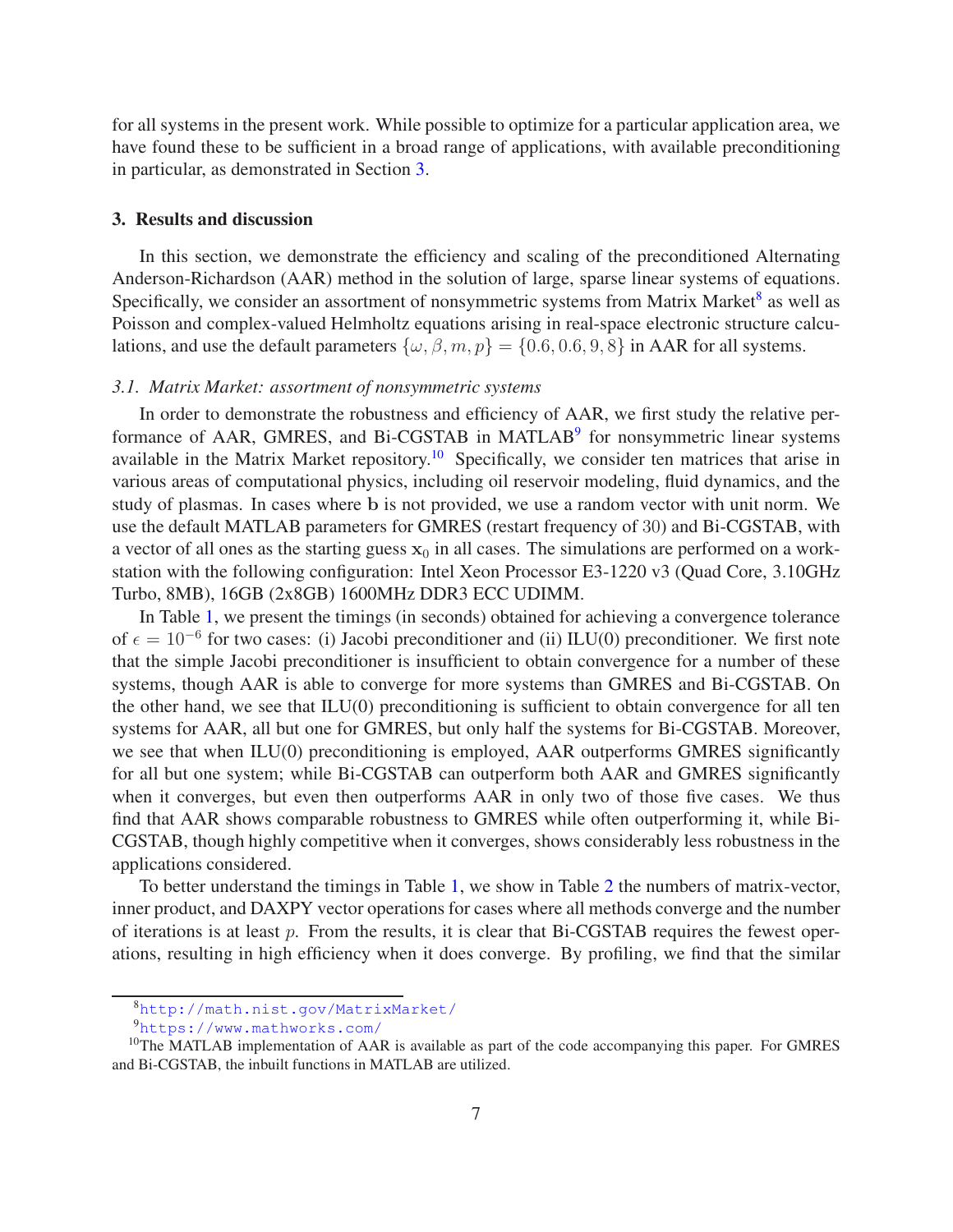timings of AAR and Bi-CGSTAB for sherman5 are due to AAR's ability to leverage Level 2 and Level 3 BLAS to compute inner products, as well as the inbuilt checks performed by MATLAB for Bi-CGSTAB. In contrast, the superior performance of AAR relative to GMRES for utm1700b is due to the substantially smaller number of operations, while for sherman5 it is again due to AAR's ability to leverage Level 2 and Level 3 BLAS to compute inner products as well as inbuilt checks performed by MATLAB for GMRES.

Importantly, we note that while the default parameters for AAR work well for a wide range of applications, as demonstrated above, the flexibility to tune the parameters can be leveraged to tailor AAR for particular applications areas. For example, by simply tuning  $\beta$ , the solution times for the utm3060, utm1700b, and sherman5 applications above can be brought down to 0.087 s, 0.026 s, and 0.010 s for  $\beta = 1.7, 1.3$ , and 0.8, respectively. More importantly, however, by virtue of the superior parallel scaling of AAR, times to solution can be brought down substantially further still relative to standard solvers such as GMRES and Bi-CGSTAB, as we now show.

| Matrix               | $\overline{N}$ |        | Jacobi preconditioner |                          | $ILU(0)$ preconditioner |              |                  |  |
|----------------------|----------------|--------|-----------------------|--------------------------|-------------------------|--------------|------------------|--|
|                      |                | AAR    | <b>GMRES</b>          | <b>Bi-CGSTAB</b>         | AAR                     | <b>GMRES</b> | <b>Bi-CGSTAB</b> |  |
| utm3060              | 3060           | 15.104 |                       | 1.805                    | 0.283                   | 0.191        | 0.043            |  |
| utm1700a             | 1700           |        |                       |                          | 0.004                   | 0.013        | 0.006            |  |
| utm1700b             | 1700           | 4.733  |                       | $\overline{\phantom{0}}$ | 0.045                   | 0.159        | 0.023            |  |
| fidap029             | 2870           | 0.004  | 0.019                 | 0.007                    | 0.005                   | 0.016        | 0.008            |  |
| sherman <sub>5</sub> | 3312           | 0.028  | 0.095                 | 0.016                    | 0.014                   | 0.025        | 0.014            |  |
| mcfe                 | 765            |        | 0.392                 |                          | 0.007                   | 0.018        |                  |  |
| memplus              | 17758          | 0.521  | 1.344                 |                          | 0.735                   | 2.185        |                  |  |
| add32                | 4960           | 0.021  | 0.070                 |                          | 0.021                   | 0.061        |                  |  |
| mcca                 | 180            | 0.019  | 0.023                 | 0.008                    | 0.013                   | 0.021        |                  |  |
| fs 680 3             | 680            | 0.211  |                       |                          | 0.004                   |              |                  |  |

Table 1: Time taken in seconds by AAR, GMRES, and Bi-CGSTAB in MATLAB for nonsymmetric linear systems from Matrix Market. The symbol '-' is used to indicate that convergence was not achieved within 1000 sec.

| Matrix               | AAR        |       |          | <b>GMRES</b> |           |              | Bi-CGSTAB  |               |              |
|----------------------|------------|-------|----------|--------------|-----------|--------------|------------|---------------|--------------|
|                      | <b>MVP</b> | $IP*$ | $DAXPY*$ | <b>NVP</b>   | <b>IP</b> | <b>DAXPY</b> | <b>MVP</b> | $\mathsf{IP}$ | <b>DAXPY</b> |
| utm3060              | 1809       | 12204 | 7686     | 474          | 7299      | 7299         | 203        | 406           | 609          |
| utm1700b             | 479        | 3186  | 2020     | 645          | 9900      | 9900         | 157        | 314           | 471          |
| sherman <sub>5</sub> | 73         | 486   | 308      | 28           | 434       | 434          | 47         | 94            | 141          |

Table 2: Number of matrix-vector products (MVP), inner products (IP), and DAXPY vector operations required by AAR, GMRES, and Bi-CGSTAB in MATLAB employing the ILU(0) preconditioner. IP and DAXPY denote that all operations are performed using Level 1 BLAS. IP\* denotes that operations are performed using Level 2 (17%) and Level 3 (83%) BLAS. DAXPY\* denotes that operations are performed using Level 1 (76%) and Level 2 (24%) BLAS.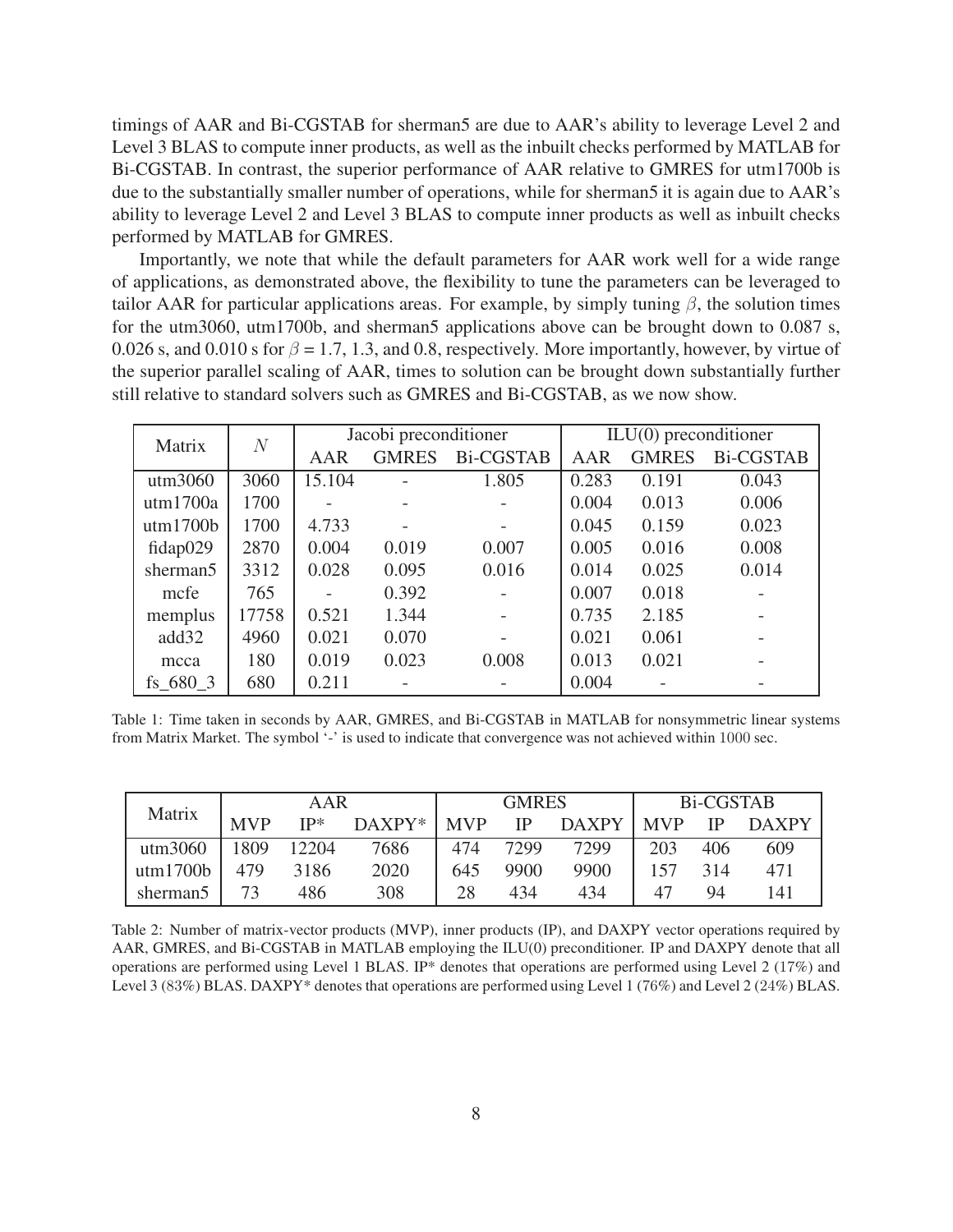#### *3.2. Orbital-free Density Functional Theory: Helmholtz equation*

Next, we study the relative performance of AAR, GMRES with standard restarts [3], GMRES with augmented restarts [35] (LGMRES), and Bi-CGSTAB [36] in PETSc [37, 38]<sup>11</sup>. We consider the periodic Helmholtz problem arising in real-space orbital-free Density Functional Theory (OF-DFT) calculations [39, 40, 41]:

$$
-\frac{1}{4\pi}\nabla^2 V(\mathbf{r}) + Q V(\mathbf{r}) = P \rho^{\alpha}(\mathbf{r}) \text{ in } \Omega, \quad \begin{cases} V(\mathbf{r}) = V(\mathbf{r} + L_i \hat{\mathbf{e}}_i) \text{ on } \partial\Omega, \\ \hat{\mathbf{e}}_i \cdot \nabla V(\mathbf{r}) = \hat{\mathbf{e}}_i \cdot \nabla V(\mathbf{r} + L_i \hat{\mathbf{e}}_i) \text{ on } \partial\Omega, \end{cases} (7)
$$

where  $V(\mathbf{r})$  is the kernel potential [42, 43],  $\rho(\mathbf{r})$  is the electron density,  $\alpha = \frac{5}{6} + \frac{\sqrt{5}}{6}$  $\frac{75}{6}$ ,  $P =$  $0.003277 - i0.009081, Q = -0.134992 - i0.070225, i = \sqrt{-1}$ , and  $\Omega$  is a cuboidal domain with side lengths  $L_i$ , unit vectors  $\hat{\mathbf{e}}_i$  along each edge, and boundary  $\partial\Omega$ . The equation is discretized using sixth-order accurate finite-differences on a uniform grid with mesh-size  $h$ . The computations are parallelized by decomposing the domain into cubical subdomains of equal size, with communication between processors handled via Message Passing Interface (MPI) in the PETSc framework.

In the Anderson extrapolation step of AAR, we perform only one global communication call (i.e., MPI\_Allreduce) to simultaneously determine r and the complete matrix  $\mathbf{F}_k^T \mathbf{F}_k$ . Since the matrix  $\mathbf{F}_k^T \mathbf{F}_k$  is generally ill-conditioned, we compute its inverse using the Moore-Penrose pseudoinverse [44]. We employ the default PETSc parameters for GMRES, LGMRES, and Bi-CGSTAB. In all the simulations, we use a vector of all zeros as the starting guess  $x_0$  and a convergence tolerance of  $\epsilon = 10^{-6}$  on the relative residual. We perform the calculations on a computer cluster consisting of 16 nodes with the following configuration: Altus 1804i Server - 4P Interlagos Node, Quad AMD Opteron 6276, 16C, 2.3 GHz, 128GB, DDR3-1333 ECC, 80GB SSD, MLC, 2.5" HCA, Mellanox ConnectX 2, 1-port QSFP, QDR, memfree, CentOS, Version 5, and connected through InfiniBand cable.

We first consider a  $3 \times 3 \times 3$  aluminum supercell based on a face-centered cubic (FCC) unit cell having lattice constant 7.78 Bohr, with atoms randomly displaced from ideal positions. We discretize the domain using a finite-difference grid with a mesh-size of  $h = 0.486$  Bohr, which is sufficient to achieve chemical accuracy in the energy and atomic forces. For the resulting linear system, we employ block Jacobi preconditioning with ILU(0) factorization on each block. Fig. 2a shows the wall time taken by AAR, GMRES, LGMRES, and Bi-CGSTAB on 1, 8, 27, 64, 216, 512, and 1000 cores. We observe that even though the performances of all approaches are similar at low core counts (a consequence of requiring similar number of iterations), AAR starts demonstrating superior performance as the core count is increased. In particular, the minimum wall time achieved by AAR is a factor of 1.38, 1.43, and 1.90 smaller than GMRES, LGMRES, and Bi-CGSTAB, respectively. This is a consequence of the significantly less global communication in AAR compared to the other methods.

We next periodically replicate the above  $3 \times 3 \times 3$  aluminum system along one direction by factors of 1, 2, 4, 8, and 16, i.e., we generate  $3 \times 3 \times 3$ ,  $6 \times 3 \times 3$ ,  $12 \times 3 \times 3$ ,  $24 \times 3 \times 3$ , and

<sup>&</sup>lt;sup>11</sup>The PETSc implementation of AAR for complex-valued systems is available as part of the code accompanying this paper. For GMRES, LGMRES, and Bi-CGSTAB, the inbuilt functions in PETSc are utilized.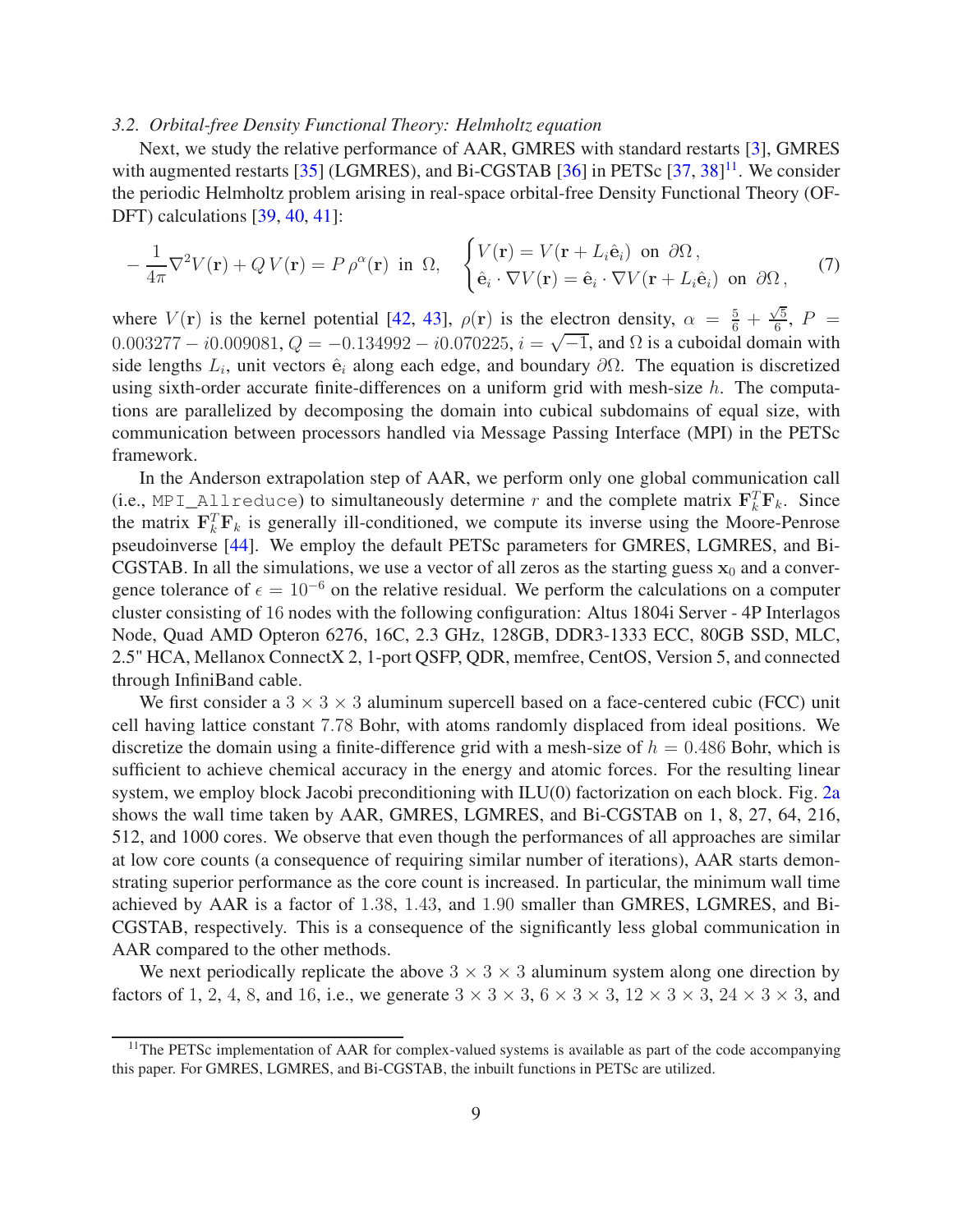

Figure 2: Strong and weak scaling of AAR, GMRES, LGMRES, and Bi-CGSTAB for the periodic Helmholtz equation using block Jacobi preconditioning with ILU(0) factorization on each block in PETSc. In strong scaling, the minimum wall time taken by AAR is 1.38, 1.43, and 1.90 times smaller than GMRES, LGMRES, and Bi-CGSTAB, respectively. In weak scaling, the CPU time taken by AAR, GMRES, LGMRES, and Bi-CGSTAB scales with system size as  $\mathcal{O}(N^{1.28})$ ,  $\mathcal{O}(N^{1.57})$ ,  $\mathcal{O}(N^{1.51})$ ,  $\mathcal{O}(N^{1.59})$ , respectively.

 $48 \times 3 \times 3$  supercells. Correspondingly, we choose 64, 128, 256, 512, and 1024 computational cores. Again, we select  $h = 0.486$  Bohr and employ block Jacobi preconditioning with ILU(0) factorization on each block. We plot the results of this weak scaling study in Fig. 2b, from which we obtain  $\mathcal{O}(N^{1.28})$ ,  $\mathcal{O}(N^{1.57})$ ,  $\mathcal{O}(N^{1.51})$ , and  $\mathcal{O}(N^{1.59})$  scaling with system size for AAR, GMRES, LGMRES, and Bi-CGSTAB, respectively. Notably, all approaches demonstrate slightly superlinear scaling even though the number of iterations remain constant. This is due to the increased cost of global communications at larger core counts. Therefore, the performance of AAR relative to the other methods is expected to further improve as the number of cores increases.

It is worth noting that the performance gap between AAR and other approaches increases as the linear system becomes less well conditioned, as demonstrated in previous work for AAJ vs. GMRES in serial computations [23]. In order to verify this result for AAR in parallel computations, we consider the Helmholtz equation for a  $1 \times 1 \times 1$  Al supercell with lattice constant of 7.78 Bohr and randomly displaced atoms. To demonstrate the effect of conditioning, we choose a simple Jacobi preconditioner  $M^{-1} = D^{-1}$ , where D is the diagonal part of A. In Fig. 3, we present the strong scaling of AAR, GMRES, LGMRES, and Bi-CGSTAB for mesh-sizes of  $h =$ 0.216 and  $h = 0.108$  Bohr. We observe that as the mesh gets finer and condition number of A becomes larger, the speedup of AAR over the other methods increases at both small and large core counts. Specifically, for  $h = 0.216$  Bohr, the minimum wall time taken by AAR is 3.70, 3.26, and 3.28 times smaller than GMRES, LGMRES, and Bi-CGSTAB, respectively. The corresponding numbers for  $h = 0.108$  Bohr are 6.13, 4.08, and 3.04, respectively. Therefore, we conclude that as the solution of the linear system becomes more challenging (e.g., in the absence of an effective preconditioner), the speedup of AAR over Krylov subspace approaches like GMRES and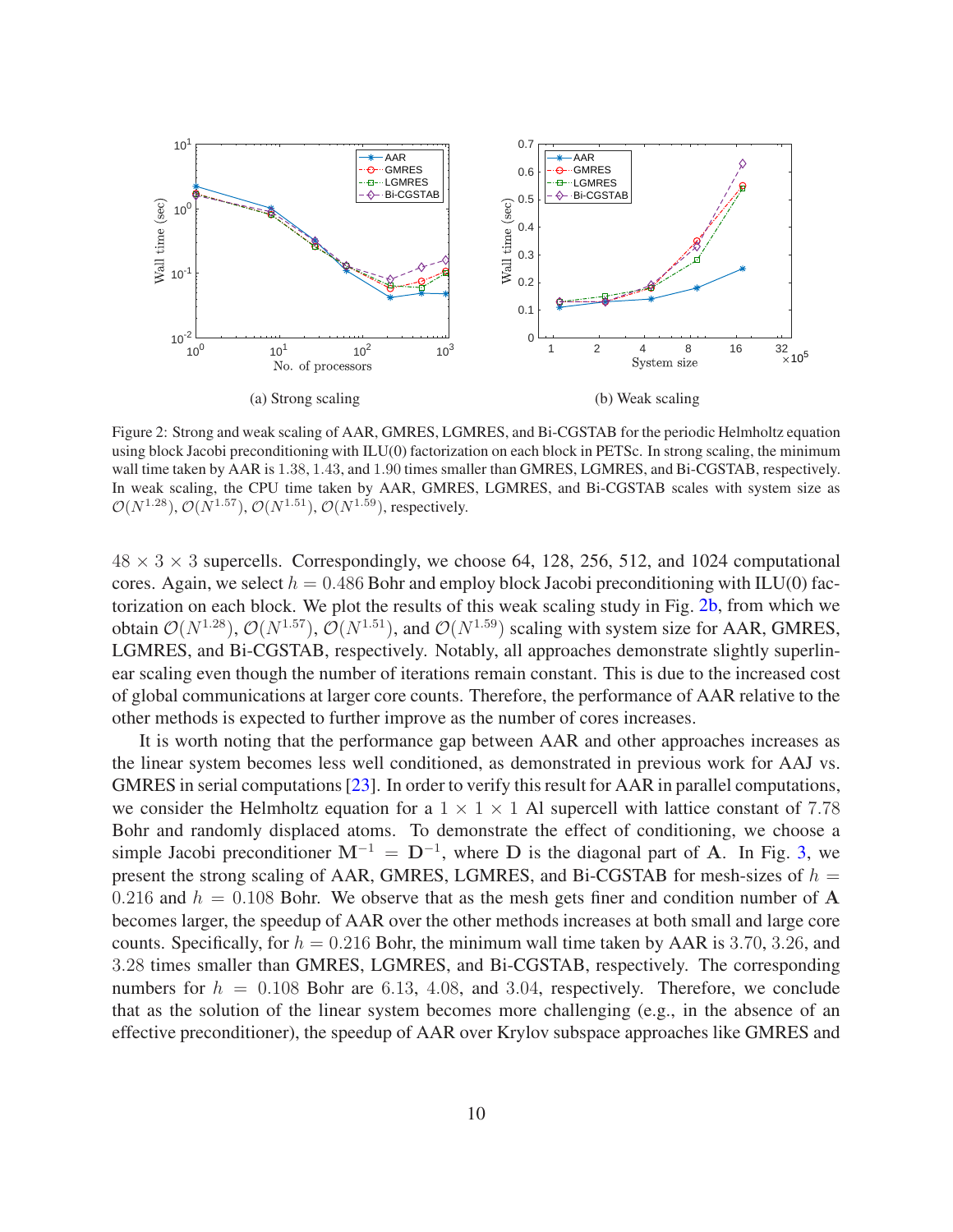

Figure 3: Strong scaling of AAR, GMRES, LGMRES, and Bi-CGSTAB for the periodic Helmholtz equation with Jacobi preconditioning in PETSc. For  $h = 0.216$  Bohr, the minimum wall time taken by AAR is 3.70, 3.26, and 3.28 times smaller than GMRES, LGMRES, and Bi-CGSTAB, respectively. For  $h = 0.108$  Bohr, the minimum wall time taken by AAR is 6.13, 4.08, and 3.04 times smaller than GMRES, LGMRES, and Bi-CGSTAB, respectively.

Bi-CGSTAB is expected to become more substantial in both the serial and parallel settings.<sup>12</sup>

## *3.3. Density Functional Theory: Poisson equation*

Next, we study the relative performance of AAR and Conjugate Gradient (CG) methods for solving the periodic Poisson problem arising in real-space Density Functional Theory (DFT) calculations [45, 46, 47, 48]:

$$
-\frac{1}{4\pi}\nabla^2\phi(\mathbf{r}) = \rho(\mathbf{r}) + b(\mathbf{r}) \text{ in } \Omega, \quad \begin{cases} V(\mathbf{r}) = V(\mathbf{r} + L_i\hat{\mathbf{e}}_i) \text{ on } \partial\Omega, \\ \hat{\mathbf{e}}_i \cdot \nabla V(\mathbf{r}) = \hat{\mathbf{e}}_i \cdot \nabla V(\mathbf{r} + L_i\hat{\mathbf{e}}_i) \text{ on } \partial\Omega, \end{cases}
$$
(8)

where  $\phi(\mathbf{r})$  is the electrostatic potential,  $\rho(\mathbf{r})$  is the electron density,  $b(\mathbf{r})$  is the pseudocharge density [45, 49, 50, 51], and  $\Omega$  is a cuboidal domain with side lengths  $L_i$ , unit vectors  $\hat{\mathbf{e}}_i$  along each edge, and boundary  $\partial\Omega$ . The Poisson equation is discretized using sixth-order accurate finitedifferences on a uniform grid with mesh-size  $h = 0.486$  Bohr, which is sufficient to achieve chemical accuracy in the energy and atomic forces. The computations are parallelized by decomposing the domain into cubical subdomains of equal size, with communication between processors handled via Message Passing Interface (MPI).

In the Anderson extrapolation step of AAR, we again perform only one global communication call (i.e., MPI\_Allreduce) to simultaneously determine r and the complete matrix  $\mathbf{F}_k^T \mathbf{F}_k$ , whose inverse in computed using the Moore-Penrose pseudoinverse. In all calculations, we again choose

<sup>&</sup>lt;sup>12</sup>The upturns in strong scaling plots at largest core counts arise due to insufficient computational work per core relative to local inter-processor communications when the chosen computation is spread beyond a certain number of cores. This indicates the strong scaling limit of the current implementation for the chosen problem size.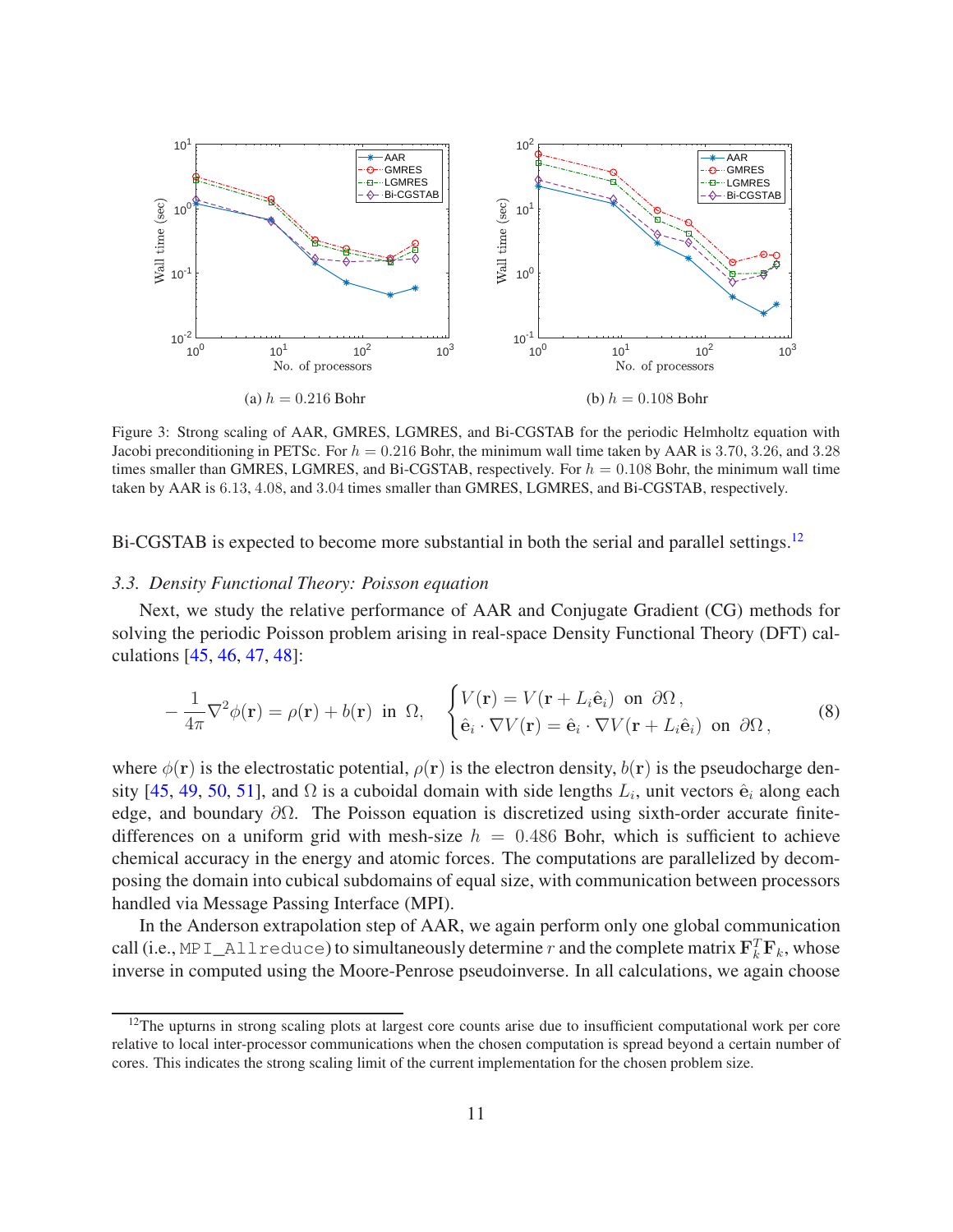a vector of all zeros as the starting guess  $x_0$ , and a convergence tolerance of  $\epsilon = 10^{-6}$  on the relative residual. Calculations on up to 1,024 cores were carried out on the same computer cluster as for the Helmholtz problem in Section 3.2. Larger calculations, up to 110,592 cores, were carried out on the Vulcan IBM BG/Q machine at the Lawrence Livermore National Laboratory, consisting of 24,576 compute nodes, with 16 computational cores and 16 GB memory per node, for a total of 393,216 cores and 1.6 PB memory.

We first consider a  $3 \times 3 \times 3$  Al supercell based on a FCC unit cell with lattice constant 7.78 Bohr, with atoms randomly displaced from ideal positions, and again employ block Jacobi preconditioning with ILU(0) factorization on each block (default in PETSc) in the solution of the resulting linear systems. In Fig. 4a, we plot the wall time taken by AAR and CG as implemented in PETSC<sup>13</sup> on 1, 8, 27, 64, 216, 512, and 1000 computational cores. At small core counts, CG demonstrates better performance than AAR by virtue of requiring fewer iterations to achieve convergence. However, as the number of cores is increased, the performance of AAR relative to CG improves, with the minimum wall time taken by AAR being a factor of 1.31 smaller than CG by virtue of the lesser global communication required by AAR.



Figure 4: Strong and weak scaling of AAR and CG for the periodic Poisson equation using block Jacobi preconditioning with ILU(0) factorization on each block in PETSc. In strong scaling, the minimum wall time taken by AAR is 1.31 times smaller than CG. In weak scaling, the CPU time taken by AAR and CG scales with system size as  $\mathcal{O}(N^{1.33})$ and  $\mathcal{O}(N^{1.38})$ , respectively.

We next perform a weak scaling study by periodically replicating the above  $3 \times 3 \times 3$  system along one direction by factors of 1, 2, 4, 8, and 16, i.e., we generate  $3 \times 3 \times 3$ ,  $6 \times 3 \times 3$ ,  $12 \times 3 \times 3$ ,  $24 \times 3 \times 3$ , and  $48 \times 3 \times 3$  supercells. Correspondingly, we choose 64, 128, 256, 512, and 1024 computational cores. Again, we employ block Jacobi preconditioning with ILU(0) factorization on each block. In Fig. 4b, we plot the wall time taken by AAR and CG for the resulting systems, from

<sup>&</sup>lt;sup>13</sup>The PETSc implementation of AAR for real-valued systems is available as part of the code accompanying this paper. For CG, the inbuilt function in PETSc is utilized.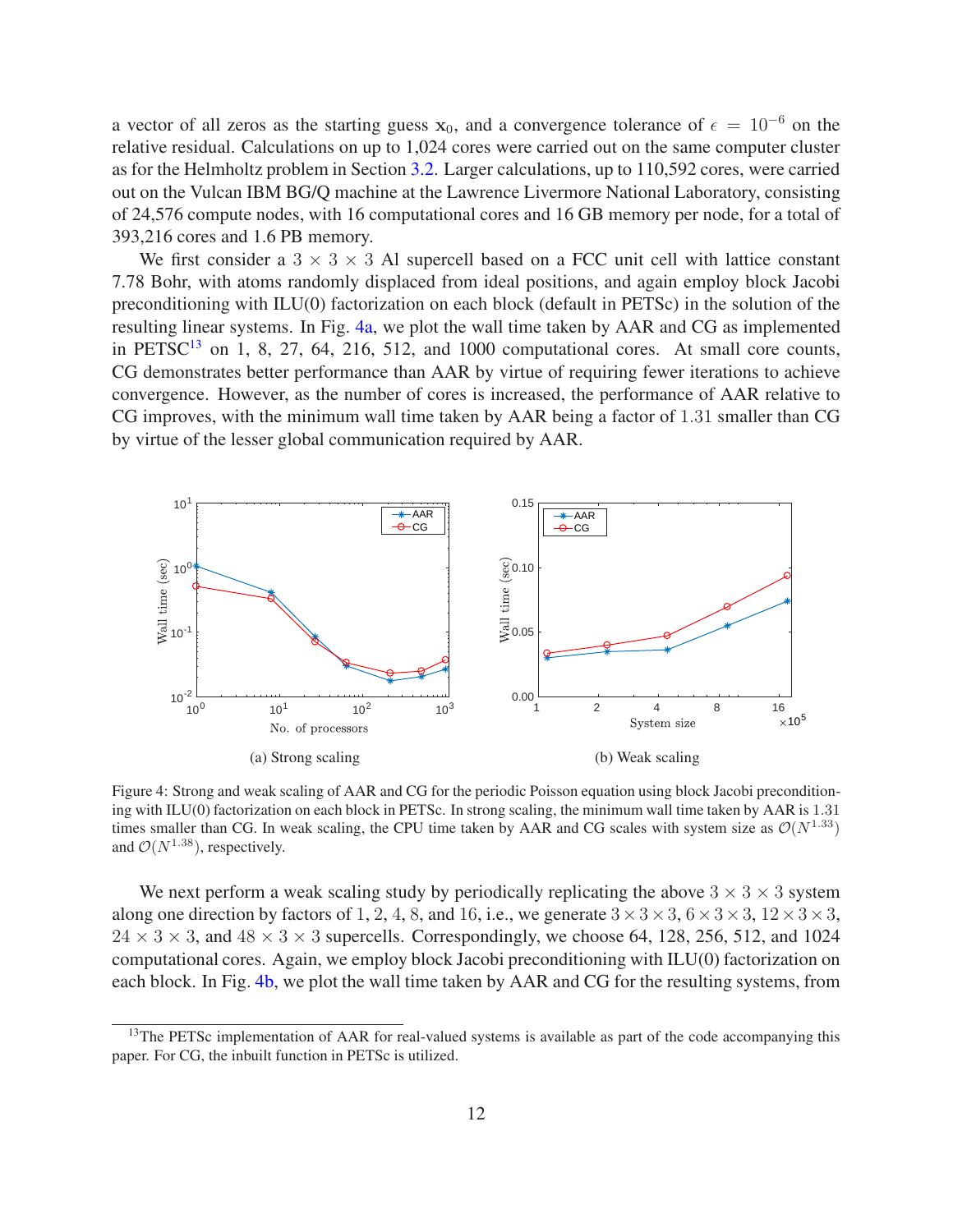which we obtain the weak scaling with system size to be  $\mathcal{O}(N^{1.33})$  and  $\mathcal{O}(N^{1.38})$ , respectively. As before, even though the number of iterations does not vary with system size, the increasing cost associated with global communications results in superlinear scaling for both approaches<sup>14</sup>. Therefore, the performance of AAR relative to CG is expected to further improve as core counts are increased, a result which we verify next.

To assess the efficiency and scaling of AAR in larger-scale parallel calculations, up to 110,592 cores, we consider strong and weak scaling on the Vulcan IBM BG/Q machine at the Lawrence Livermore National Laboratory. We implement AAR and CG using C and MPI directly<sup>15</sup>, and choose a simple Jacobi preconditioner for parallel scalability. For the strong scaling study, we choose a  $12 \times 12 \times 12$  Al supercell with atoms randomly displaced, and a maximum of 110,592 computational cores. For the weak scaling study, we go from  $6 \times 6 \times 6$  supercell on 1728 processors to  $24 \times 24 \times 24$  supercell on 110,592 processors, with atomic displacements, electron density, and pseudocharge density periodically repeated from the  $6 \times 6 \times 6$  system. We present the results obtained in Fig. 5. We find that the minimum wall time achieved by AAR within the number of cores available for this study is 1.91 times smaller than that achieved by CG. In addition, the weak scaling with system size for AAR and CG are  $\mathcal{O}(N^{1.01})$  and  $\mathcal{O}(N^{1.07})$ , respectively. This demonstrates again the increased advantage of AAR over current state-of-the-art Krylov solvers in parallel computations as the number of processors is increased.



Figure 5: Strong and weak scaling of AAR and CG for the periodic Poisson problem with Jacobi preconditioning. In strong scaling, the minimum wall time taken by AAR is 1.91 times smaller than CG. In weak scaling, the CPU time taken by AAR and CG scales with system size as  $\mathcal{O}(N^{1.01})$  and  $\mathcal{O}(N^{1.07})$ , respectively.

<sup>&</sup>lt;sup>14</sup> Another factor contributing to the superlinear scaling for both AAR and CG is the inefficiency of communications between processors in the computer cluster used for the study.

<sup>&</sup>lt;sup>15</sup>The standalone implementation of AAR for real-valued systems using C and MPI directly is available as part of the code accompanying this paper.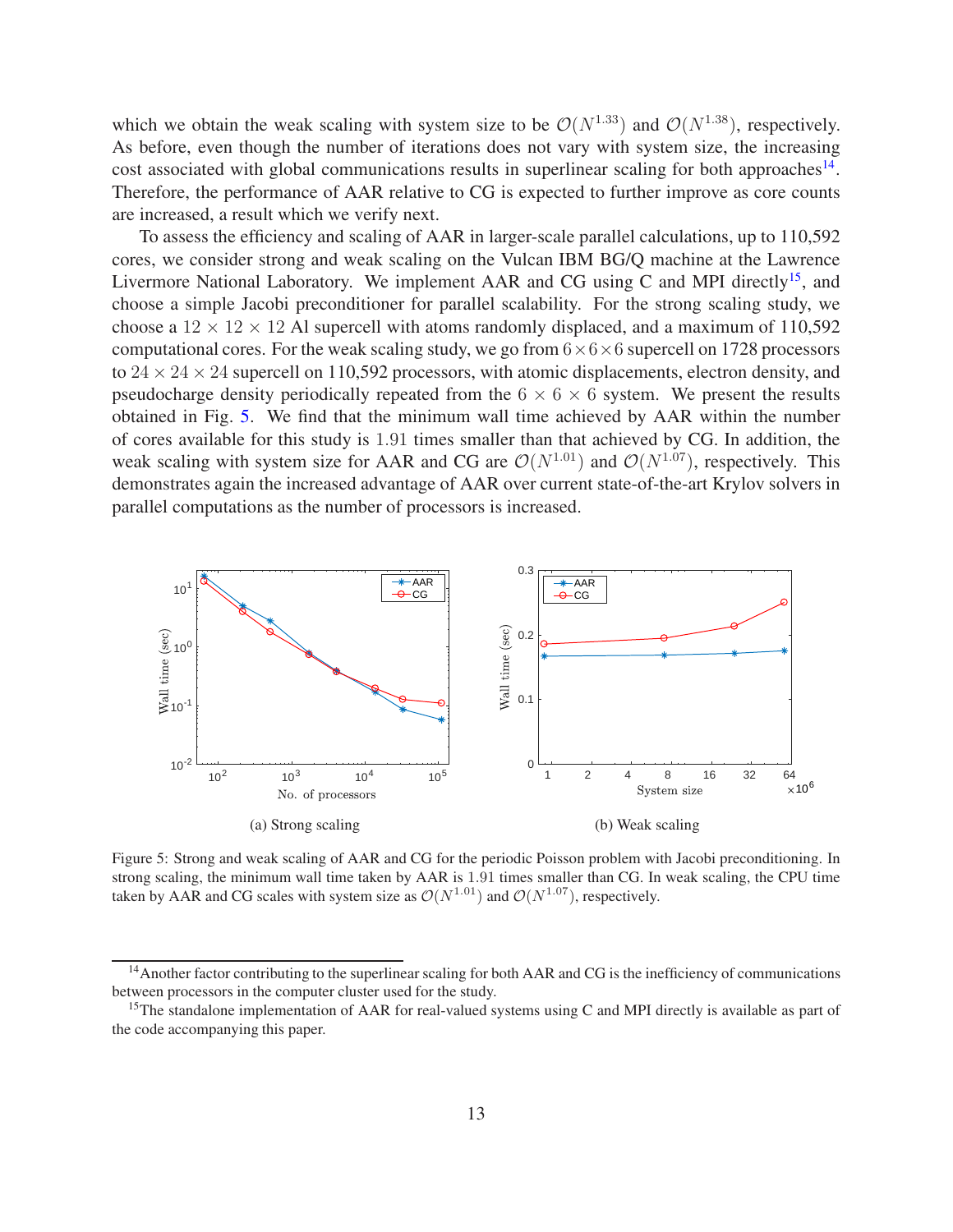## 4. Concluding remarks

We generalized the recently proposed Alternating Anderson-Jacobi (AAJ) method to include preconditioning and make it particularly well suited for scalable high-performance computing, and demonstrated its efficiency and scaling in the solution of large, sparse linear systems on parallel computers. Specifically, the AAR method employs Anderson extrapolation at periodic intervals within a preconditioned Richardson iteration to accelerate convergence while maintaining its underlying parallel scalability and simplicity to the maximum extent possible. In serial applications to nonsymmetric systems, we find that AAR is comparably robust to GMRES, using the same preconditioning, while often substantially outperforming it in time to solution; and find AAR to be more robust than Bi-CGSTAB for the problems considered. In parallel applications to the Helmholtz and Poisson equations, we find that AAR shows superior strong and weak scaling to GMRES, Bi-CGSTAB, and Conjugate Gradient (CG) methods, using the same preconditioning, with consistently shorter times to solution at larger processor counts. Finally, in massively parallel applications to the Poisson equation, on up to 110,592 processors, we find that AAR shows superior strong and weak scaling to CG, with shorter minimum time to solution.

Our findings suggest that the AAR method provides an efficient and scalable alternative to current state-of-the-art preconditioned Krylov solvers for the solution of large, sparse linear systems on high performance computing platforms, with increasing advantage as the number of processors is increased. Moreover, the method is simple and general, applying to symmetric and nonsymmetric systems, real and complex alike. Additional mathematical analysis which provides further insights into the performance of the AAR method and therefore enables the development of effective preconditioners tailored to it will enable still larger-scale applications, and so constitutes a potentially fruitful direction for future research.

## 5. Acknowledgements

This work was performed under the auspices of the U.S. Department of Energy by Lawrence Livermore National Laboratory under Contract DE-AC52-07NA27344. We gratefully acknowledge support from the Laboratory Directed Research and Development Program. P.S. and P.P. also gratefully acknowledge the support of National Science Foundation under Grant Number 1333500.

## References

- [1] T. A. Davis, Direct Methods for Sparse Linear Systems, SIAM, 2006.
- [2] Y. Saad, Iterative Methods for Sparse Linear Systems (2nd ed), SIAM, 2003.
- [3] Y. Saad, M. H. Schultz, SIAM Journal on Scientific and Statistical Computing 7 (1986) 856– 869.
- [4] J. R. Shewchuk, An introduction to the conjugate gradient method without the agonizing pain, 1994.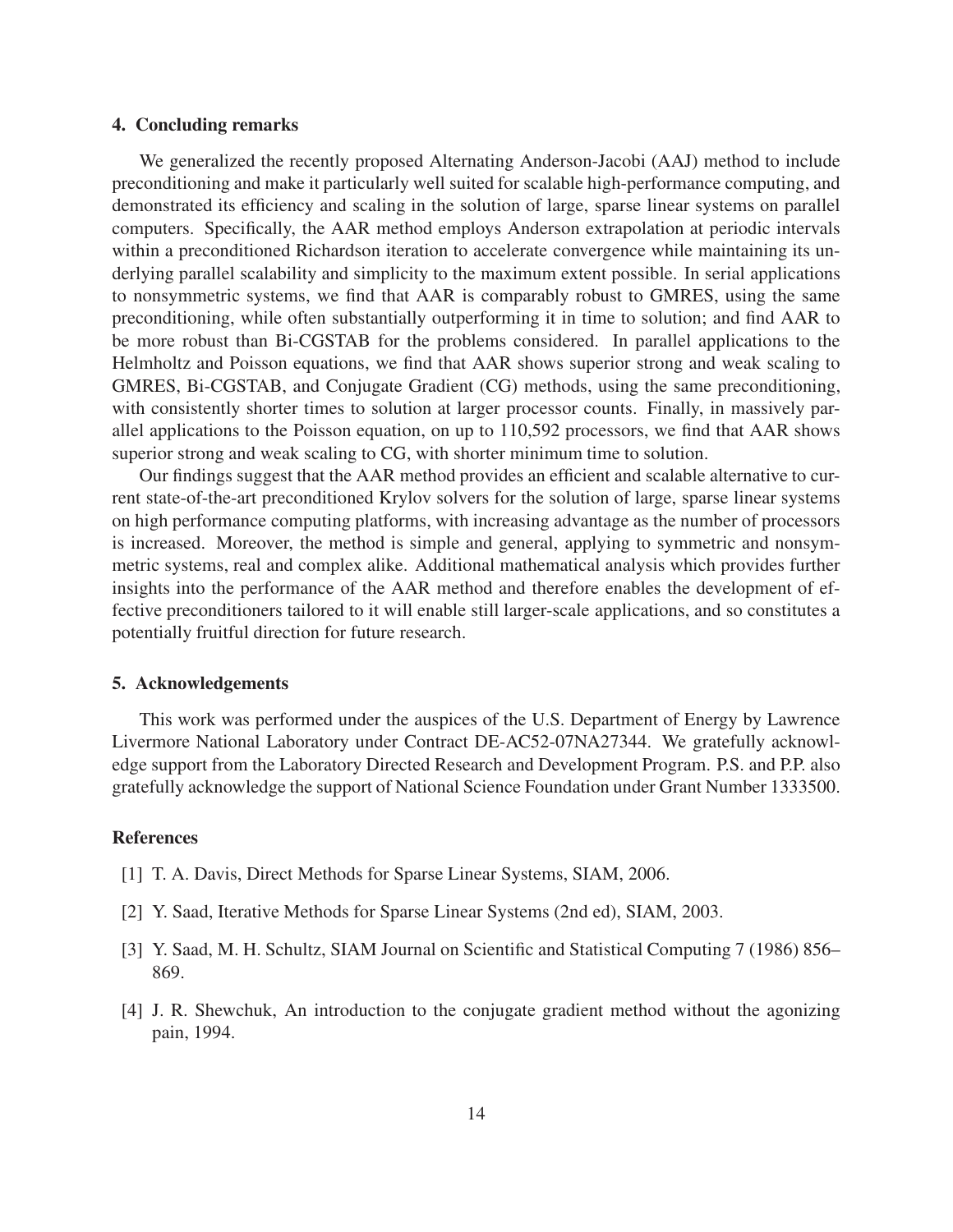- [5] X. Jing, N. Troullier, D. Dean, N. Binggeli, J. R. Chelikowsky, K. Wu, Y. Saad, Physical Review B 50 (1994) 12234.
- [6] F. Shimojo, R. K. Kalia, A. Nakano, P. Vashishta, Computer Physics Communications 167 (2005) 151–164.
- [7] D. Osei-Kuffuor, J.-L. Fattebert, Physical Review Letters 112 (2014) 046401.
- [8] P. Suryanarayana, P. P. Pratapa, A. Sharma, J. E. Pask, Computer Physics Communications 224 (2018) 288 – 298.
- [9] J. P. Perdew, M. Ernzerhof, K. Burke, The Journal of Chemical Physics 105 (1996) 9982– 9985.
- [10] L. Lin, Journal of Chemical Theory and Computation 12 (2016) 2242–2249.
- [11] E. de Sturler, H. A. van der Vorst, in: International Conference on High-Performance Computing and Networking, Springer, pp. 190–195.
- [12] I. S. Duff, H. A. Van Der Vorst, Parallel Computing 25 (1999) 1931–1970.
- [13] L. T. Yang, R. P. Brent, in: Parallel and Distributed Processing Symposium, 2003. Proceedings. International, IEEE, pp. 11–pp.
- [14] X.-Y. Zuo, T.-X. Gu, Z.-Y. Mo, Applied Mathematics and Computation 215 (2010) 4101– 4109.
- [15] P. Ghysels, T. J. Ashby, K. Meerbergen, W. Vanroose, SIAM Journal on Scientific Computing 35 (2013) C48–C71.
- [16] L. C. McInnes, B. Smith, H. Zhang, R. T. Mills, Parallel Computing 40 (2014) 17–31.
- [17] E. De Sturler, H. A. van der Vorst, Applied Numerical Mathematics 18 (1995) 441–459.
- [18] P. Ghysels, W. Vanroose, Parallel Computing 40 (2014) 224–238.
- [19] W. Hackbusch, Iterative Solution of Large Sparse Systems of Equations, volume 40, Springer, 1994.
- [20] G. H. Golub, H. A. Van Der Vorst, The State of the Art in Numerical Analysis (2001) 63–92.
- [21] R. Barrett, M. W. Berry, T. F. Chan, J. Demmel, J. Donato, J. Dongarra, V. Eijkhout, R. Pozo, C. Romine, H. Van der Vorst, Templates for the solution of linear systems: building blocks for iterative methods, volume 43, SIAM, 1994.
- [22] X. I. Yang, R. Mittal, Journal of Computational Physics 274 (2014) 695–708.
- [23] P. P. Pratapa, P. Suryanarayana, J. E. Pask, Journal of Computational Physics 306 (2016) 43–54.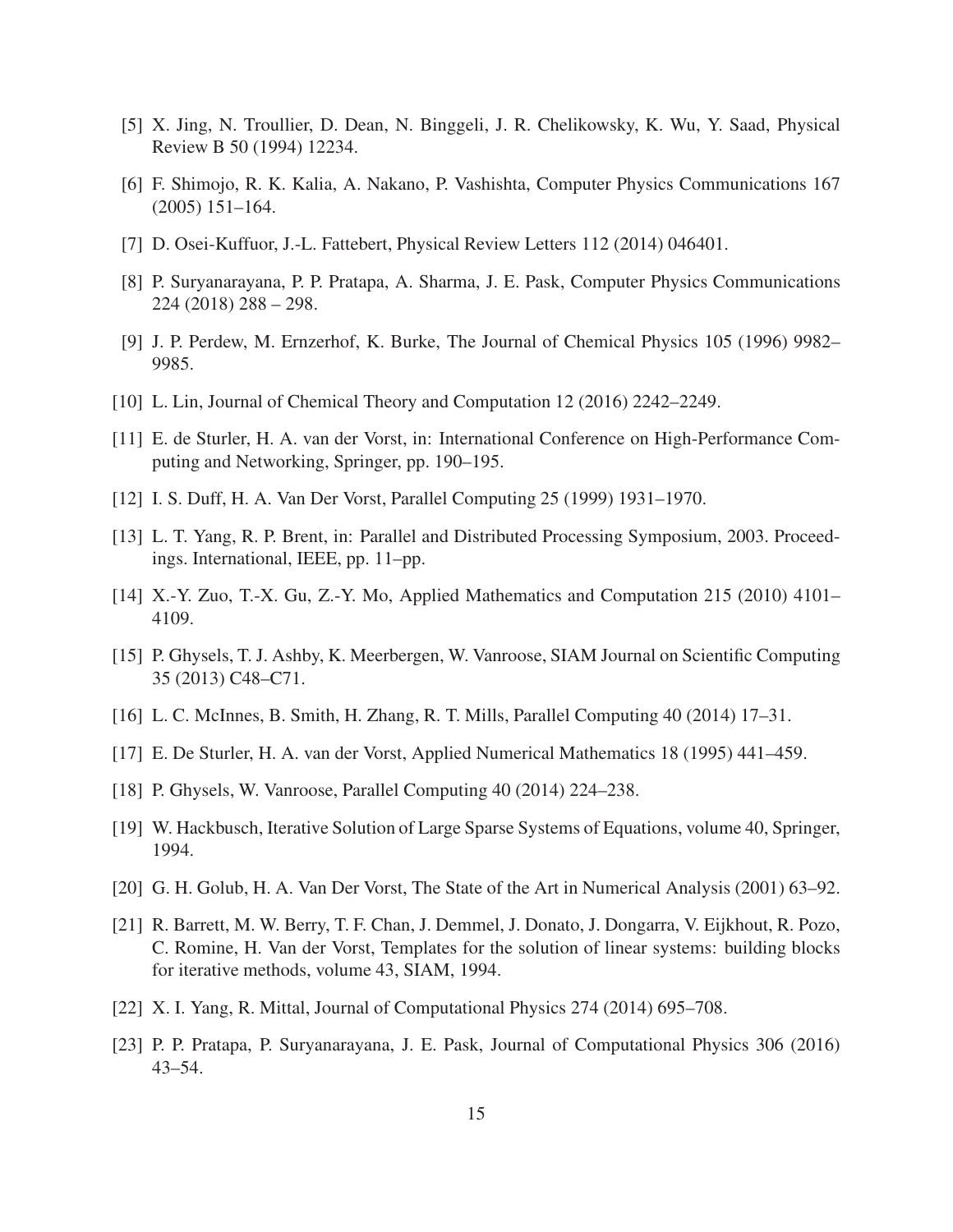- [24] D. G. Anderson, Journal of the Association for Computing Machinery 12 (1965) 547–560.
- [25] P. Pulay, Chemical Physics Letters 73 (1980) 393–398.
- [26] V. Ganine, N. Hills, B. Lapworth, International Journal for Numerical Methods in Fluids 71 (2013) 939–959.
- [27] J. Willert, W. T. Taitano, D. Knoll, Journal of Computational Physics 273 (2014) 278–286.
- [28] T. Rohwedder, R. Schneider, Journal of Mathematical Chemistry 49 (2011) 1889–1914.
- [29] H. F. Walker, P. Ni, SIAM Journal on Numerical Analysis 49 (2011) 1715–1735.
- [30] F. A. Potra, H. Engler, Linear Algebra and its Applications 438 (2013) 1002–1011.
- [31] A. S. Banerjee, P. Suryanarayana, J. E. Pask, Chemical Physics Letters 647 (2016) 31–35.
- [32] M. Benzi, Journal of Computational Physics 182 (2002) 418–477.
- [33] M. L. Pasini, Deterministic and stochastic acceleration techniques for Richardson-type iterations, Ph.D. thesis, Emory University, 2018.
- [34] M. L. Pasini, Preprint (2018).
- [35] A. H. Baker, E. R. Jessup, T. Manteuffel, SIAM Journal on Matrix Analysis and Applications 26 (2005) 962–984.
- [36] H. A. Van der Vorst, SIAM Journal on Scientific and Statistical Computing 13 (1992) 631– 644.
- [37] S. Balay, J. Brown, , K. Buschelman, V. Eijkhout, W. D. Gropp, D. Kaushik, M. G. Knepley, L. C. McInnes, B. F. Smith, H. Zhang, PETSc Users Manual, Technical Report ANL-95/11 - Revision 3.4, Argonne National Laboratory, 2013.
- [38] S. Balay, W. D. Gropp, L. C. McInnes, B. F. Smith, in: E. Arge, A. M. Bruaset, H. P. Langtangen (Eds.), Modern Software Tools in Scientific Computing, Birkhäuser Press, 1997, pp. 163–202.
- [39] N. Choly, E. Kaxiras, Solid State Communications 121 (2002) 281–286.
- [40] S. Ghosh, P. Suryanarayana, Journal of Computational Physics 307 (2016) 634–652.
- [41] P. Suryanarayana, D. Phanish, Journal of Computational Physics 275 (2014) 524–538.
- [42] Y. A. Wang, N. Govind, E. A. Carter, Physical Review B 58 (1998) 13465.
- [43] Y. A. Wang, N. Govind, E. A. Carter, Physical Review B 60 (1999) 16350.
- [44] A. J. Laub, Matrix Analysis for Scientists and Engineers, SIAM, 2005.